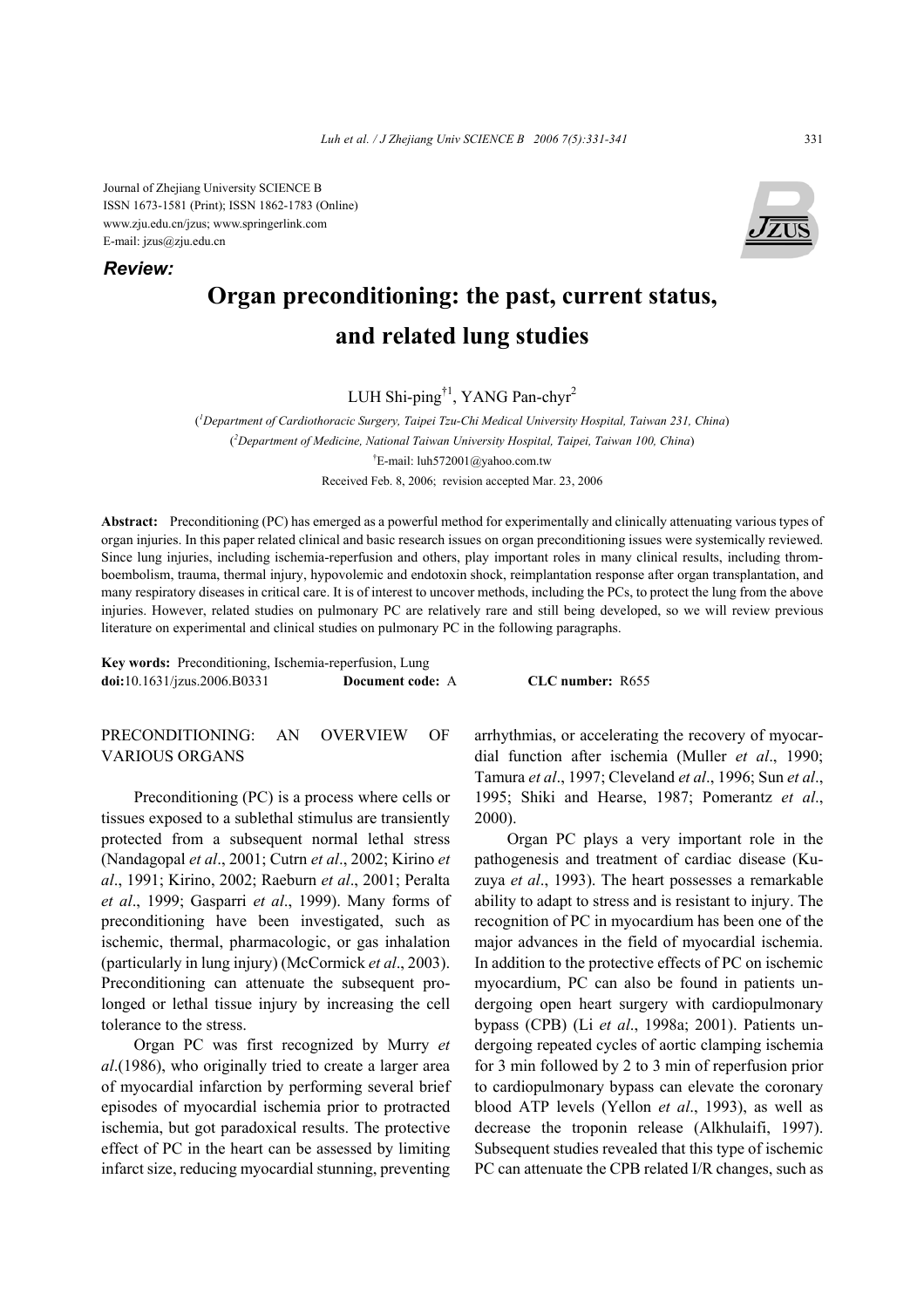the increase in neutrophils, thromboxane B2, and malonedialdehyde, and increased superoxide dimultase and calcitonin gene-related peptide levels (Li *et al*., 1998b). In vitro studies using isolated or cultured myocytes revealed more evidences on the protective effects of PC on the human myocardium (Walker *et al*., 1995; Ikonomidis *et al*., 1994). PC also plays an important role in the field of heart transplantation, in which attenuation of injuries related to the hypothermic ischemia of the donor heart during harvest and preservation is very important. There have been both in vitro (Cleveland *et al*., 1996) and in vivo (Karck *et al*., 1996) studies to prove the protective effects of ischemic PC against the I/R injuries related to heart graft preservation.

Organ PC also plays an important role in abdominal viscera. In liver, since ischemia-reperfusion (I/R) is the major cause of morbidity after major resection or transplantation, PC provides a promising strategy for attenuating related injuries (Qian *et al*., 1999; Raeburn *et al*., 2001). Clamping of the portal triad (inflow occlusion) is often used during major liver resection to minimize blood loss. Several clinical and experimental studies revealed that intermittent inflow occlusion is better tolerated than prolonged continuous periods of ischemia (Horiuchi *et al*., 1995; Hardy *et al*., 1995; Isozaki *et al*., 1992). In rat model, it was found that ischemic PC can reduce both liver and lung damage following liver transplantation (Fernández *et al*., 2002). In intestine, PC was also found to have beneficial effect by delaying the development of tissue necrosis and by reduction of bacterial translocation during subsequent I/R (McCallion *et al*., 2000; Aksoyek *et al*., 2002). In kidney, ischemic PC was also proved in clinical or experimental models to have protective effects against I/R injury after renal arterial occlusion or graft preservation during transplantation (Fuller *et al*., 2005).

PC phenomena also exist in neurological tissues. In brain, researchers have found that animals exposed to brief periods of hypoxia are protected against cerebral ischemia. These phenomena can be applied, in the near future, in the field of ischemic or hypoxic injury of brain (Sharp *et al*., 2004; Chen and Simon, 1997; Kirino, 2002). Recent evidence revealed that PC with short periods of both global and focal ischemia can induce tolerance in the brain (Barone *et*  *al*., 1998). The detailed mechanisms of PC varies in different animal species or organ systems, although in general these could be classified as the immediate acquisition which is related to post-translational modification, or delayed induction related to new protein synthesis (Kirino, 2002). These "biphasic" phenomena of PC have been observed in brain, heart, and liver tissues in human or other animals (Kirino *et al*., 1991; Bolli, 2000; Raeburn *et al*., 2001; Fernández *et al*., 2002; 2003; Harkin *et al*., 2002; Xia *et al*., 2003; Thomas *et al*., 2003). PC has also been considered as one of the protective strategies against spinal cord ischemia. Matsuyama *et al*.(1997) applied canine spinal cord ischemic PC model, with their thoracic aortas being cross-clamped for 20 min followed by formal ischemia with aortas being cross clamped for 60 min. It was found that animals undergoing ischemic PC, compared with the control group (sham operation followed by formal ischemia), can significantly attenuate the incidence of paraplegia due to spinal cord ischemia.

Ischemic or pharmacological PCs have also been proved to protect the limbs as well as the remote organs (heart, lungs) against injuries from I/R, which will occur in various clinical diseases or situations, such as peripheral arterial thromboembolism, freeflap muscle transplantation or orthopedic surgery with the use of tourniquet to block the blood flow (Papanastasiou *et al*., 1999; Harkin *et al*., 2002; Olguner *et al*., 2006).

## HISTOLOGICAL AND MOLECULAR MECHA-NISMS OF ORGAN PRECONDITIONING

The histological and molecular mechanisms of PC have been partially uncovered. Ischemic PC protecting the tissue against subsequent ischemiareperfusion has been demonstrated in large and small animal models (Raeburn *et al*., 2001; Peralta *et al*., 1999; Gasparri *et al*., 1999). However, this model is repugnant to doctors for clinical use. Through the realization of its molecular mechanism, ischemic PC can be replicated by pharmacologic agents through the activation of cell membrane receptors (adenosine, *α*-adrenergic, bradykinin, and opioid receptors) (Liu *et al*., 1991; Schulz *et al*., 1998; 2001a), administration of endogenous triggers (free radicals, nitric oxide,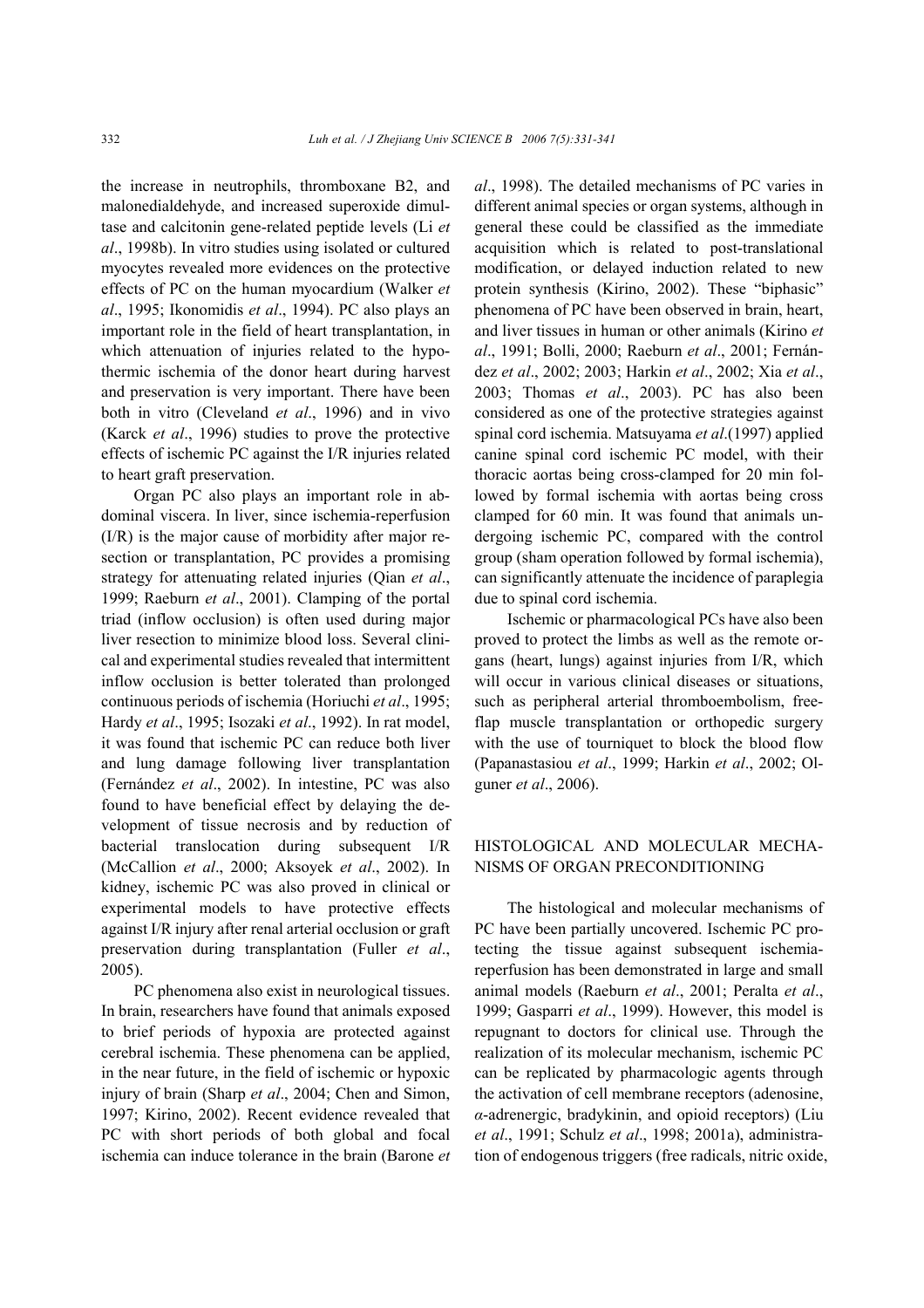calcium) (Ferrari, 1996; Post *et al*., 2000; Cain *et al*., 1999), activation of intracellular signaling pathway (PKC, TK, and MAP kinase pathway), and affecting related end effectors (metabolism, protein synthesis (e.g. heat-shock protein, Hsp), K-ATP channels, Na-K pump, and cytoskeleton) (Murry *et al*., 1990; Chen *et al*., 1997; Garlid *et al*., 1997; Freshney *et al*., 1994).

How does the PC protect the tissue from injury? The PC mechanisms described above exists in common among different organs of human as well as many other animal species. However, there still exist certain differences between different species or organ systems (Schulz *et al*., 2001a). The mechanisms of tissue ischemia-reperfusion injury are related to the cellular activation (neutrophils, T lymphocyte and antigen presenting cells (APCs)), formation of proinflammatory mediators (cytokines and chemokines), expression of adhesion molecules, activation of nitric oxide synthase (NOS) system, and the production of reactive oxygen species (ROS) (Jaeschke *et al*., 1991; Witthaut *et al*., 1994; Zhang *et al*., 1995; Sawaya *et al*., 1999; Bajt *et al*., 2001; Gujral *et al*., 2001; Jaeschke, 2003). The PC can activate various cell membrane receptors (adenosine, etc.), causing subsequent activation of intracellular signaling (PKC, TC and MAPK pathways). The final effects of PC not only triggers the increased tolerance of the cells in the myocardium, but also causes quiescent cells to participate in the cell cycles in the hepatocytes. In addition, PC can induce the production of heat shock proteins (HSPs), especially HSP70 or HSP32 (HO-1) which can reduce the nuclear binding of proinflammatory transcription factors and increase the oxidant capacity of the cells (Chen *et al*., 1997; McCormick *et al*., 2003).

Previous studies revealed myocardial ischemic PC had a biphasic phenomenon, with an early phase of protection that develops within minutes from the initial assault and lasts 2 to 3 h, and a delayed phase that becomes apparent 12 to 24 h later and lasts 3 to 4 d (Kuzuya *et al*., 1993; Marber *et al*., 1993). Unlike the early PC of myocardium, which can protect against infarction only, the delayed PC can also protect against myocardial stunning (Tyagi and Tayal, 2002; Bolli, 2000). The cascade of delayed PC in the myocardium can be subdivided into the following three major components (Bolli, 2000): (1) Triggers: the molecules that are generated during the first ischemic challenge and responsible for the initial adaptation. (2) Mediators: the molecules that are expressed in the 24 to 72 h later and responsible for conferring protection during the index ischemic challenge. (3) The intercellular signaling pathways that are activated by the triggers.

Triggers of PC (Schulz *et al*., 2001b) can be classified as follows: (1) receptor-dependent endogenous triggers, such as adenosine, bradykinin, opioids, prostaglandin (PG) and catecholamines; (2) receptor-independent endogenous triggers, such as oxygen free radicals, nitric oxide (NO), and calcium ion; (3) exogenous triggers, such as adenosine, bradykinin, opioids, oxygen free radicals, NO, PG and catecholamines. These above triggers act in episodes of preconditioning. Block in this phase will abolish the PC effect. Adenosine has been proved to play important roles in organ PC and can produce the protective effects of PC and preserve the ATP through receptor (A1) dependent or exogenous pathway (Maczewski and Beresewicz, 1998; Giannella *et al*., 1997). Pretreatment with bradykinin provides cardiac protection against free radical injury through the activation of B2 receptors (Jin and Chen, 1998). However, some other experiment also emphasized the role of endogenously produced B1 receptor in PC (Bouchard *et al*., 1998). The generation of reactive oxygen species (ROS) during the ischemic PC has also been reported to trigger delayed protection from the subsequent injury (Sun *et al*., 1996; Kaeffer *et al*., 1997; Tang *et al*., 1997; Yamashita *et al*., 1998). These animal studies showed that the administration of agents with defense mechanisms to the ROS, such as the anti-oxidants (N-2-mercaptopropionyl glycine, MPG), radical scavenger (dimethylthiourea), superoxide dimultase (SOD), or catalase plus MPG, during the initial ischemic challenge prevented the development of PC. NO generation during the initial and late ischemic PC has been proven (Bolli *et al*., 1997; Qiu *et al*., 1997). Exogenous exposure to NO can induce delayed protective effect against the myocardial infarction or stunning (Banerjee *et al*., 1999; Guo *et al*., 1999a; Hill *et al*., 2000).

The possible end effectors of PC include mediators to alter the cell energy (ATP) or substrates (carbohydrates or protein) metabolism, ion channels (K-ATP or Na-H pump) and cytoskeletons. Previous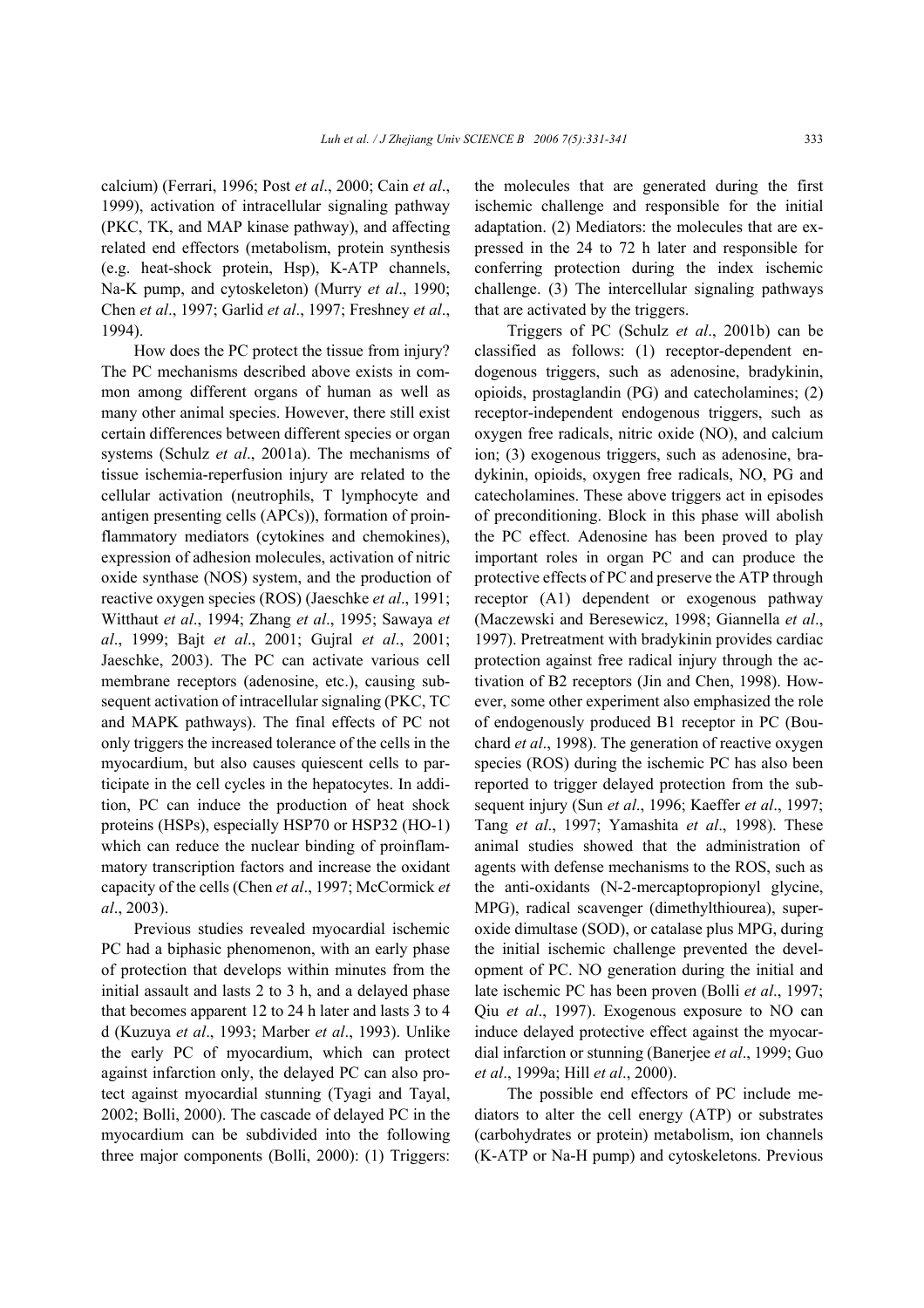literature has shown that PC could reduce the energy requirement during index injury, slow the accumulation of metabolites, and also reduce glycolysis. Blockade of cellular transcription (actinomycin-D) or translation (cycloheximide) was found to abolish the PC effects. Mediators (effectors) of the PC, which develop delayed protection from subsequent tissue injuries, included NO synthase (NOS), cyclooxygenase-2 (COX-2), aldose reductase, Mn-SOD, heat shock proteins (HSPs), and ATP sensitive  $K^+(K-ATP)$ channels. K-ATP channels, which were mainly located on the sacrolemma and mitochondria, has been reported as effectors of organ protection by PC (Gross and Fryer, 1999; Grover and Garlid, 2000). Guo *et al*.(1999b) demonstrated that the late phase of ischemic PC is associated with upregulation of myocardial iNOS while eNOS remains unchanged. Thus, NO seemed to act in ischemic PC initially as the trigger (see the above paragraph) and subsequently as the mediator (Takano *et al*., 1998; Wang *et al*., 2000). COX-2 protein expression has been proved to be upregulated after ischemic PC in myocardium, concomitant with an increase in the tissue PGs levels (Shinmura *et al*., 2000). Administration of selective COX-2 inhibitor, such as celecoxib 24 h after ischemic PC, would abolish the increase in PGs and the protective effect of late PC (Guo *et al*., 2000). Previous studies revealed that NO can directly activated COX-2, which is downstream of iNOS in the preconditioned myocardium (Bolli, 2000). MnSOD induction, which might be caused by the production of ROS, TNF-α, and interleukin-1β, has been observed after heat stress or exercise (Yamashita *et al*., 1997; 1998). The mechanism of mitochondrial K-ATP protection may involve alterations in mitochondrial handling, optimization of energy production, and modulation of ROS production. The role of HSP in the PC induced tissue protection remains controversial. Some studies supported the protective role of HSP70 (Plumier *et al*., 1995; Radford *et al*., 1996), but some other studies revealed contradictory results (Yamashita *et al*., 1997; Qian *et al*., 1999). Mitochondrial K-ATP channels are not only a common downstream effector leading to PC protection but also provide positive feedback by altering upstream signals or triggers (Tyagi and Tayal, 2002).

The intracellular signaling transduction pathway of PC includes the activation of G protein and phospholipase C (in early PC) or D in delayed PC. The subsequent activation of the protein kinases (PKs) cascade pathway, in the order of protein kinase C (PKC), tyroine kinase (TK), and mitogen activated protein kinases (MAPK). These above mediators act in prolonged index ischemia or other injuries. Block in this phase will also abolish the PC effect. Activation of PKC is a crucial step because inhibition of it during PC will abolish protection at later stage (24 h later) (Baxter *et al*., 1995). The PKC activation after ischemic PC is isoform selective and ξ appears to be the specific isotype for the development (Qiu *et al*., 1998). It was found that ischemic PC selectively activates 2 members (Src and Lck) of the TKs family and that this activation is blocked by chelerythrine, suggesting that the TKs are distal to the PKC in the PC signaling transduction pathway (Ping *et al*., 1999a). MAPK superfamily is another downstream target of PKC dependent signaling during PC development, with this activation being also abolished by chelerythrine, indicating that it is downstream of PKC activation (Ping *et al*., 1999a; 1999b).

# PRECONDITIONING OF THE LUNG, CURRENT EXPERIMENTAL STATUS AND CLINICAL APPLICATIONS

Previous studies on PC tolerance were mainly focused on the field of ischemia mode in cardiac or neural tissues. Since lung injuries, including ischemia-reperfusion and others, play important roles in many clinical results, including thromboembolism, trauma, thermal injury, hypovolemic and endotoxin shock, reimplantation response after organ transplantation, and many respiratory diseases in critical care. It is of interest to uncover methods, including the PCs, to protect the lung from the above injuries. However, related studies on pulmonary PC are relatively rare, so we will review previous literature about experimental and clinical studies on the pulmonary PC in the following paragraphs.

Lung ischemia-reperfusion (I/R) injury plays an important role in many clinical problems, including thromboembolism, trauma, thermal injury, hypovolemic and endotoxin shock, organ transplantation, and many respiratory diseases requiring critical care. The problem of donor organ shortage has been espe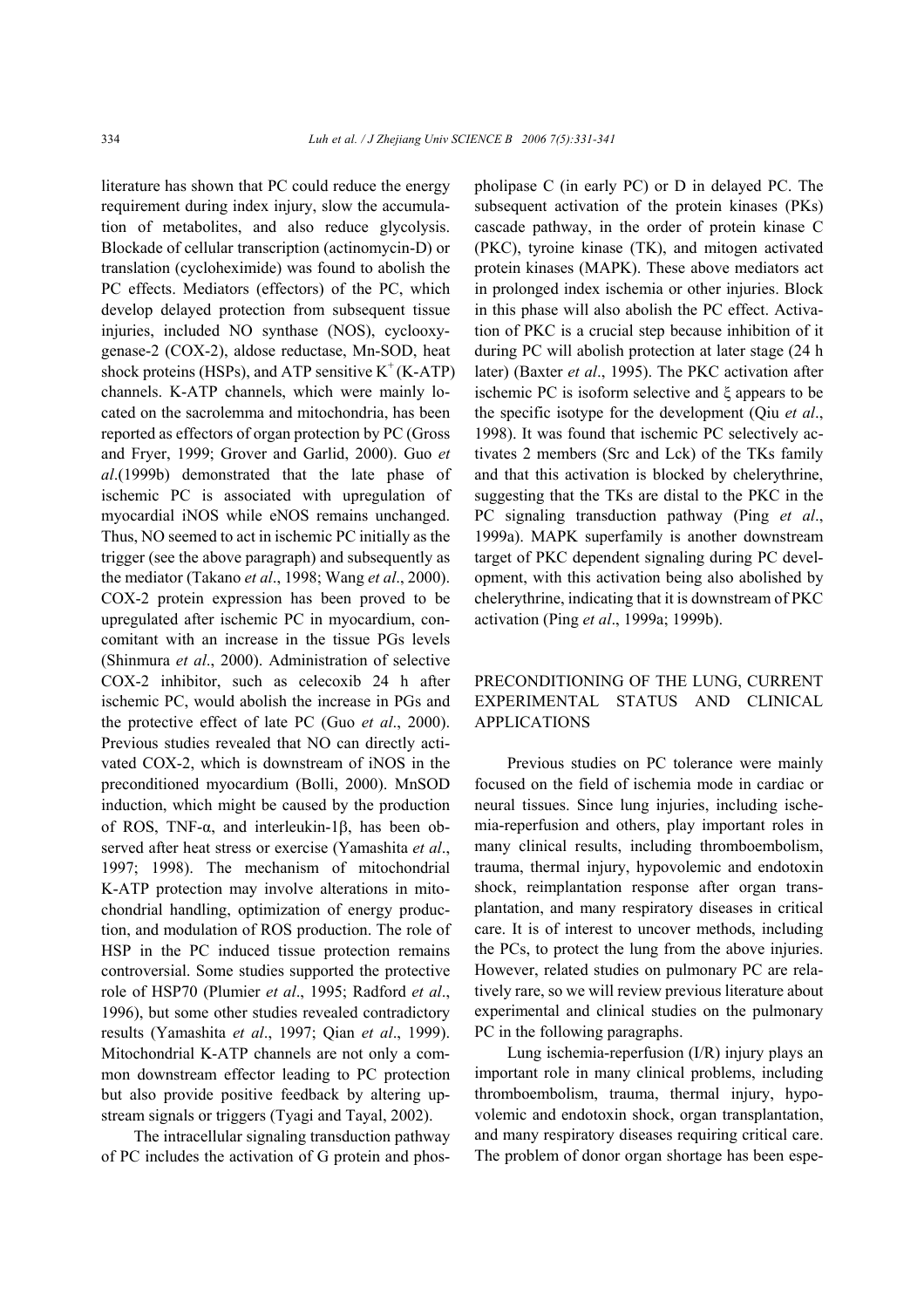cially severe in clinical lung transplantation because of the scarcity of suitable donors and difficulty in lung graft preservation (Egan *et al*., 1991; Lee *et al*., 1998). Organ ischemia or hypoperfusion causes ATP exhaustion in mitochondria, with subsequent cell membrane permeability change, intracellular osmolality change, cytoskeletal and mitochondrial damage, or even cell apoptosis or necrosis. Organ reperfusion causes further worsening of injury, which is related to the interaction between neutrophil and dysfunctional endothelial cells. Subsequent changes, such as the organ free radical production, activation or the coagulation system, or further inflammatory cells adhesion and other types of tissue injuries that occur in the reperfusion stage (Becker *et al*., 1992; 1998; Seeger *et al*., 1994; Luh *et al*., 1999; 2000; 2002; 2004). Preconditioning can reduce the ischemiareperfusion injury in solid organs such as the heart, liver, kidney and bones. However, there are relatively limited data on similar effects on lungs (Gasparri *et al*., 1999; Soncul *et al*., 1999; Du *et al*., 1996; Featherstone *et al*., 2000; Schutte *et al*., 2001; Neely and Keith, 1995; Huang *et al*., 2002; Waldow *et al*., 2004).

The protection provided by ischemic PC against I/R injuries of the lung had been reported in previous literature. In experimental guinea pig (Soncul *et al*., 1999), canine (Li *et al*., 1998b; Friedrich *et al*., 2001), and rabbit (Li *et al*., 1999; Gasparri *et al*., 1999; Zhang *et al*., 2003) models, it was found that ischemic PC by blocking the pulmonary hilar blood flow can attenuate the pulmonary dysfunction related to exposure to subsequent I/R. Blockade of the pulmonary ventilation alone as the model of PC, in the rat model, can achieve similar effects as traditional ischemic PC which block both pulmonary blood flow and ventilation (Featherstone *et al*., 2000). There was consensus on the timings of ischemic PC, which were usually immediately before the index I/R. However, the duration or number of cycles of ischemic PC varied. In rabbit in vivo lung ischemia model lung ischemia was performed by blocking the hilum of the left lung for 10 min and then release for 15 min (Li *et al*., 1999). In similar rabbit model, 15 min of ischemic PC is better than 5 min of it. However, repeated cycles appear slightly better single episode of ischemic PC (Gasparri *et al*., 1999). In canine model, the duration of ischemic PC was 10 min (Li *et al*., 1998b), which was

similar to the rabbit model. However, another study showed that in rabbit model ischemic PC 5 min was better than 10 min for the protection of subsequent I/R (Friedrich *et al*., 2001). Ischmic PC, in which the pulmonary hilum is usually clamped for 10 min with subsequent 10 min of reperfusion, has also been applied in clinical conditions, such as people undergoing major lung resection (Yang *et al*., 2002; Chen *et al*., 1999) or isolated lung perfusion with chemotherapeutic agents for unresectable cancer or metastatic sarcoma (Zhang and Chen, 2001).

The possible protective mechanisms of ischemic PC included inhibition of inflammatory cytokines such as TNF $\alpha$ , IL-6 and IL-8, with subsequent reducing activation and infiltration of neutrophils (Zhang *et al*., 2003), decrease of lipid peroxidation (Soncul *et al*., 1999), reduction of apoptosis of lung cells in vivo by upregulating bcl-2 protein expression (Yang *et al*., 2002), increasing production of endogenous calcitonin gene related peptide (CGRP) (Chen *et al*., 1999), reducing production of oxygen free radicals (Li *et al*., 1998b). In summary, ischemic PC can attenuate the I/R related changes, such as the increase in neutrophils, thromboxane B2, and malonedialdehyde, and increased superoxide dimultase and calcitonin gene-related peptide levels. Preconditioning also preserves better pulmonary functions with higher arterial oxygen tension, lower pulmonary arterial pressure and pulmonary vascular resistance, and less lung injury on histological findings (Li *et al*., 2001).

Systemic ischemia or ischemia from remote organs could also result in pulmonary injuries after reperfusion. There are some experimental studies to reveal ischemic PC of the heart in rabbit model (Zhang *et al*., 1998), liver in rat model (Fernández *et al*., 2002; 2003), limb in sheep or pig model (Xia *et al*., 2003; Harkin *et al*., 2002) can attenuate pulmonary dysfunction after various types of reperfusion injuries, such as cardiopulmonary bypass (CPB), off-pump coronary arterial bypass (OPCAB) surgery, liver transplantation, hemorrhagic shock (Pittet *et al*., 2002), or limb I/R.

Several types of PC other than ischemia for lung have been reported in previous literature. Hyperthermia has been applied as a common type of PC. Traditional model of hyperthermic PC in rat is 41 °C for 15 min (Huang *et al*., 2002; Thomas *et al*., 2003).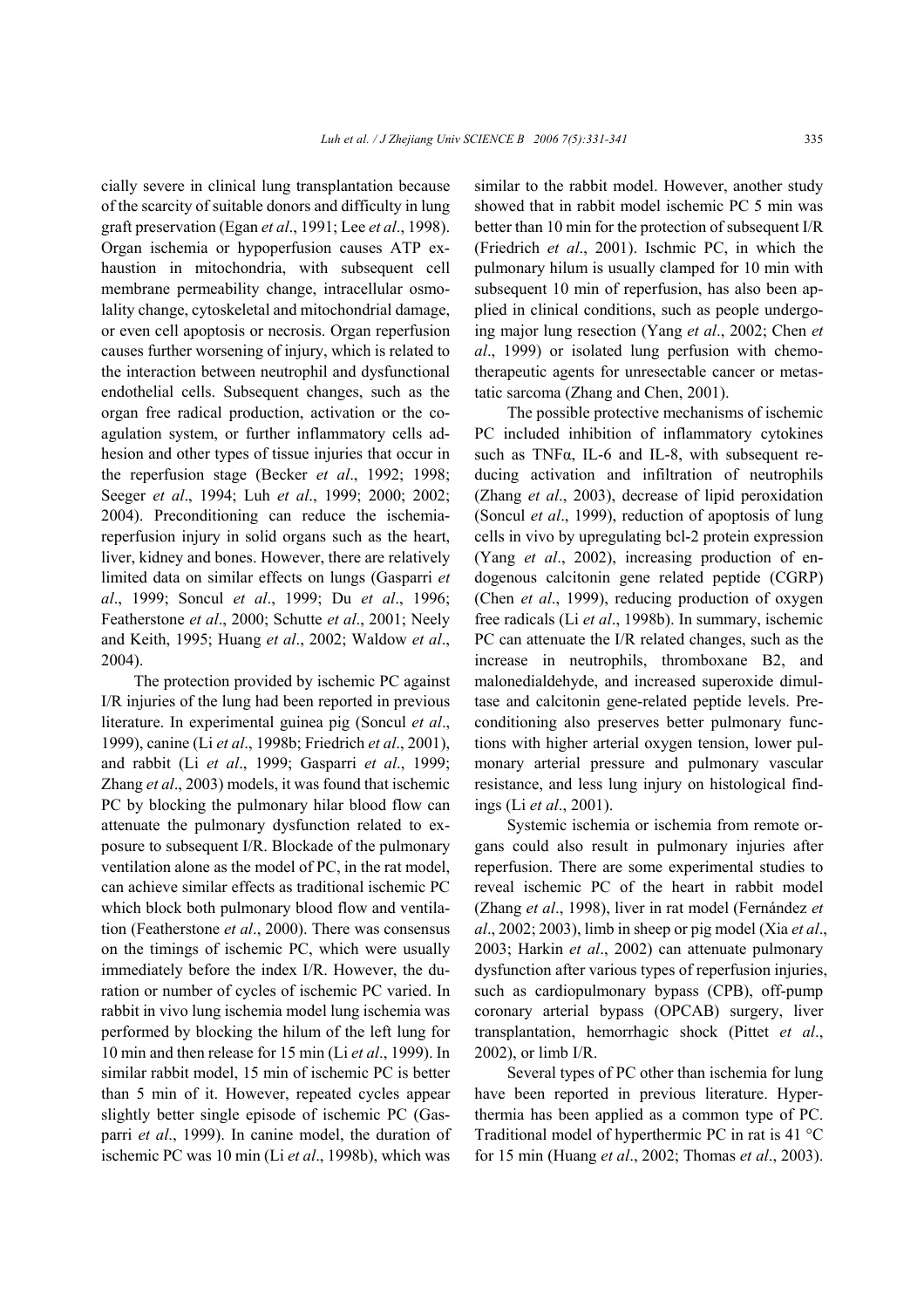However, this model would result in more cellular damage. A less severe thermal PC, using water bath to elevate core temperature by 1 °C for 15 min for 5 consecutive days, can also achieve PC protective effects (McCormick *et al*., 2003). Hyperthermal PC can attenuate pulmonary dysfunction after various animal models of injuries mimicking clinical conditions, such as organ transplantation, pulmonary air emboli, hemorrhagic shock, or abdominal surgery. Whole body hypoxic PC can protect mice against acute lethal hypoxia. This protection involves preservation of vital organ functions (Zhang *et al*., 2004) and phosphotidylinositol 3 kinase (PI-3K) plays important roles in the development of resistance against subsequent injury (Ahmad *et al*., 2003).

Pharmacological agents, following the discovery of related molecular mechanisms of PC, gradually replace ischemia or hyperthermia, as the specific "targeted" pretreatment methods to protect organs from various types of injuries. In rat model, PC with diethylmaleate (DEM), an intracellular pro-oxidant agent, can protect against I/R-induced lung injury (Kiely *et al*., 2002). Stress PC with geldanamycin in rat model could restore a normal function of the alveolar epithelium in the early phase following hemorrhagic shock by attenuating NO mediated oxidative stress to the lung epithelium (Pittet *et al*., 2002). In isolated lung perfusion of rat model, PC with intravenous administration of 3-nitropropionate (an inhibitor of the mitochondrial complex II) (Hirata *et al*., 2001), or N-acetyl-L-cysteine (NAC, an oxidant scavenger which promotes glutathione (GSH)) (Weinbroum *et al*., 2001), can prevent lung from cold or warm I/R injury. Lung reperfusion injury from ischemia of remote organ, such as intestine, can also be ameliorated by PC with pharmacological agents, such as doxorubicin, an inducer of heme oxygenase-1 (HO-1, a stress protein) (Ito *et al*., 2003). Moreover, these protective effects could be abolished by the administration of HO-1 inhibitor, such as tin protoporphyrin (Sn-PP) (Tamion *et al*., 2002).

Nitric oxide (NO), a potent vasodilator which can be synthesized in various tissues (such as endothelia, neural tissues, or inflammatory cells), could also be administered as a method of pulmonary PC. In porcine lung in situ normothermic I/R model, it was found that PC with NO inhalation 10~15 min prior to ischemia can protect against pulmonary hypertension,

impaired gas exchange, and the inflammatory response of pulmonary I/R injury (Waldow *et al*., 2004). Short term (30 min) and low dose  $(10\times10^{-6})$ pre-ischemia NO inhalation for I/R injury in bufferperfused rabbit lungs, subsequently undergoing 210 min of warm, anoxic ventilated ischemia. This NO PC maintains endothelial integrity in a subsequent I/R largely responsible to the nonvasodilatory and noncGMP-related mechanisms (Schutte *et al*., 2001).

### CONTROVERSIES IN THE RESEARCHES AND CLINICAL APPLICATIONS OF PC

The mechanisms of PC have been best studied in the heart and brain. These cellular mechanisms and protective strategies are still developing in other organs, including the lung. There are still many controversies on the effects of preconditioning for the following reasons (Schulz *et al*., 2001b) making more related researches necessary. (1) PC phenomena has differences among species. For example, the functional role for PKC isoenzymes differs among species, with PKCε being most important in rabbits, PKCδ in rats and  $PKC\alpha$  in dogs. It appears that results from large mammals are closer to those from humans. (2) Different experimental models (in vitro versus in vivo, anesthetized versus conscious animals) will affect the results. (3) The age of the animals or human beings will also affect the results. (4) Modes of PC, such as the cycles and duration of the preconditioning stimuli, low flow vs no flow and regional vs global ischemia will also affect the results. The site of blockade (redundant or non-redundant signaling pathway) will also yield different results. (5) The results of pharmacologic agents are valuable tools for discovering the mechanisms of PC. However, the results will be influenced by the effectiveness and specificity of the drugs for a given target at a given concentration. (6) The intraspecies differences, the rate of transfection, the redundancy of the signaling pathway should be considered in experiments on transgenic or transfective approaches.

#### **CONCLUSION**

PCs with protective roles in many organ systems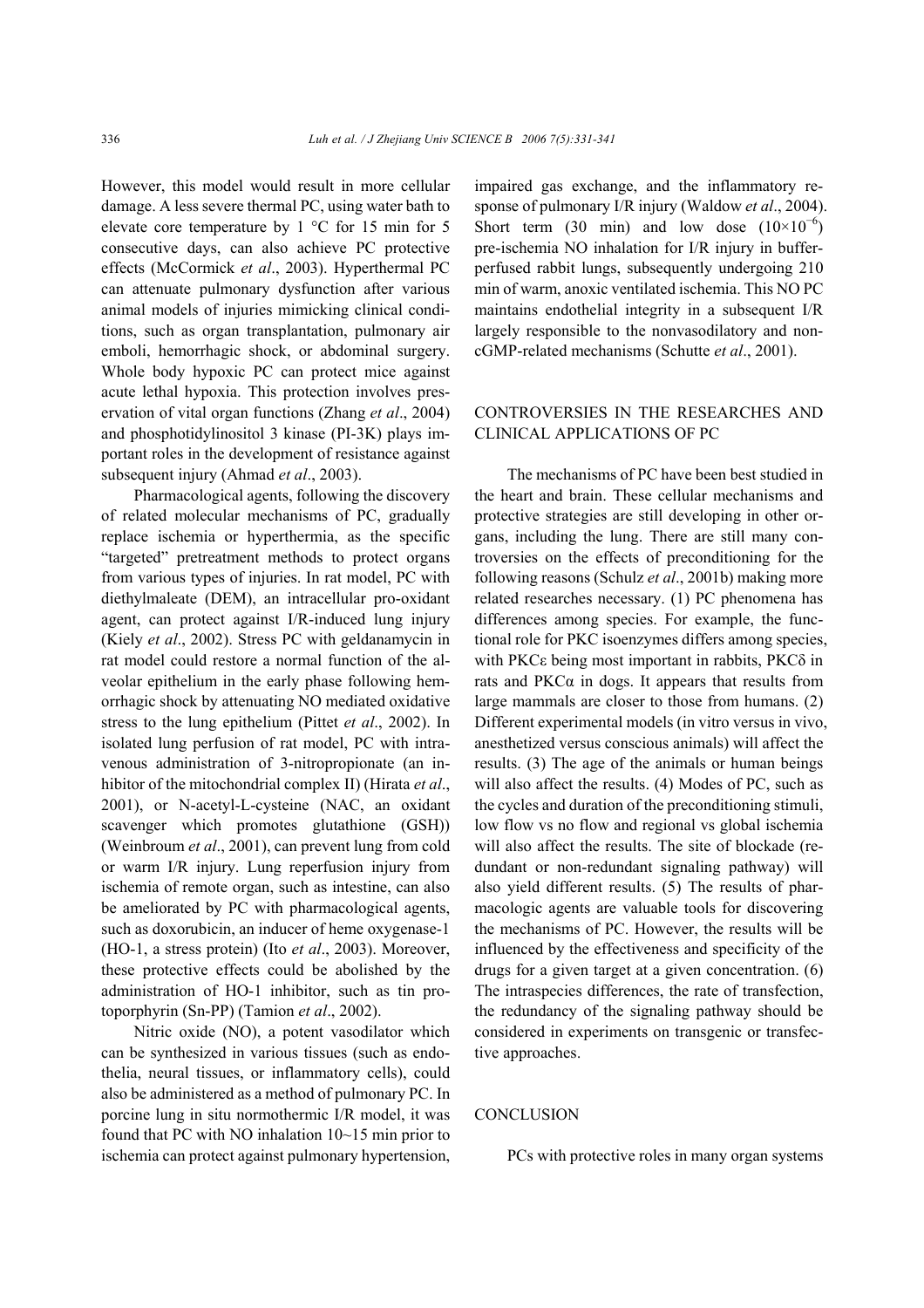against various types of injuries have been found. Their histological and molecular mechanisms have been gradually uncovered through a series of studies over the past decade. Though related studies in the lung are still much less than studies on the other organs, such as heart or brain, it is still of clinical importance to develop related researches on the lung. More experimental and clinical studies on PCs are needed to be carried out in the future to determine their benefits in attenuating subsequent organ injury.

#### **References**

- Ahmad, S., Ahmad, A., Gerasimovskaya, E., Stenmark, K.R., Allen, C.B., White, C.W., 2003. Hypoxia protects human lung microvascular endothelial and epithelial-like cells against oxygen toxicity: role of phosphotidylinositol 3-kinase. *Am. J. Respir. Cell Mol. Biol.*, **28**(2):179-187. [doi:10.1165/rcmb.2002-0004OC]
- Aksoyek, S., Cinel, I., Avlan, D., Cinel, L., Ozturk, C., Gurbuz, P., Nayci, A., Oral, U., 2002. Intestinal ischemic preconditioning protects the intestine and reduces bacterial translocation. *Shock*, **18**:476-480. [doi:10.1097/00024 382-200211000-00016]
- Alkhulaifi, A.M., 1997. Preconditioning the human heart. *Ann. R. Coll. Surg. Eng.*, **79**:49-54.
- Bajt, M.L., Farhood, A., Jaeschke, H., 2001. Effects of CXC chemokines on neutrophil activation and sequestration in the hepatic vasculature. *Am. J. Physiol. Gastrointest Liver Physiol.*, **281**:G1188-G1195.
- Banerjee, S., Tang, X.L., Qiu, Y., Takano, H., Manchikalapudi, S., Dawn, B., Shirk, G., Bolli, R., 1999. Nitroglycerin induces late preconditioning against myocardial stunning via a protein kinase C dependent pathway. *Am. J. Physiol.*, **277**:H2488-H2494.
- Barone, F.C., White, R.F., Spera, P.A., Ellison, J., Currie, R.W., Wang, X., Feuerstein, G.Z., 1998. Ischemic preconditioning and brain tolerance: temporal histological and functional outcomes, protein synthesis requirement, and interleukin-1 receptor antagonist and early gene expression. *Stroke*, **29**:1937-1951.
- Baxter, G.F., Goma, F.M., Yellon, D.M., 1995. Involvement of protein kinase C in the delayed cytoprotection following sublethal ischemia in rabbit myocardium. *Br. J. Pharmacol*., **31**:222-224.
- Becker, P.M., Pearse, D.B., Permutt, S., Sylvester, J.T., 1992. Separate effects of ischemia and reperfusion on vascular permeability in ventilated ferret lungs. *J. Appl. Physiol.*, **73**:2616-2620.
- Becker, P.M., Buchanan, W., Sylvester, J.T., 1998. Protective effects of intravascular pressure and nitric oxide in ischemic lung injury. *J. Appl. Physiol.*, **84**:803-810.
- Bolli, R., 2000. The late phase of preconditioning. *Circ. Res*., **87**:972-990.
- Bolli, R., Bhatti, Z.A., Tang, X.L., Qiu, Y., Zhang, Q., Guo, Y., Jadoon, A.K., 1997. Evidence that late preconditioning

against myocardial stunning in conscious rabbits is triggered by the generation of nitric oxide. *Circ. Res.*, **81**:42-52.

- Bouchard, J.F., Chouinard, J., Lamontagne, D., 1998. Role of kinins in the endothelial protective effect of ischemic preconditioning. *Br. J. Pharmacol.*, **123**(3):413-420. [doi:10.1038/sj.bjp.0701619]
- Cain, B.S., Meldrum, D.R., Cleveland, J.C.Jr, Meng, X., Banerjee, A., Harken, A.H., 1999. Clinical L-type Ca channel blockade prevents ischemic preconditioning of human myocardium. *J. Mol. Cell Cardiol.*, **31**(12): 2191-2197. [doi:10.1006/jmcc.1999.1039]
- Chen, J., Simon, R., 1997. Ischemic tolerance in the brain. *Neurology*, **48**:306-311.
- Chen, G., Kelly, C., Stokes, K., Wang, J.H., Leahy, A., Bouchier-Hayes, D., 1997. Induction of heat shock protein 72 kDa expression is associated with attenuation of ischaemia-reperfusion induced microvascular injury. *J. Surg. Res.*, **69**(2):435-439. [doi:10.1006/jsre.1997.5059]
- Chen, S., Li, G., Long, L., 1999. Clinical research of ischemic preconditioning on lung protection. *Hunan Yi Ke Da Xue Xue Bao*, **24**:357-359 (in Chinese).
- Cleveland, J.C.Jr, Wollmering, M.M., Meidrum, D.R., Rowland, R.T., Rehring, T.F., Sheridan, B.C., Harken, A.H., Banerjee, A., 1996. Ischemic preconditioning in human and rat ventricle. *Am. J. Physiol.*, **271**:H1786-H1794.
- Cutrn, J.C., Perrelli, M.G., Cavalieri, B., Peralta, C., Rosell Catafau, J., Poli, J., 2002. Microvascular dysfunction induced by reperfusion injury and protective effect of ischemic preconditioning. *Free Radic. Biol. Med.*, **33**(9):1200-1208. [doi:10.1016/S0891-5849(02)01017-1]
- Du, Z.Y., Hicks, M., Winlaw, D., Spratt, P., Mardonald, P., 1996. Ischemic preconditioning enhances donor lung preservation in the rat. *J. Heart Lung Transplant*, **15**:1258-1267.
- Egans, T.M., Lambert, C.J.Jr, Reddick, R., Ulicny, K.S.Jr, Keagy, B.A., Wilcox, B.R., 1991. A strategy to increase the donor pool: use of cadaver lungs for transplantation. *Ann. Thorac. Surg*., **52**:1113-1117.
- Featherstone, R.L., Chambers, D.J., Kelly, F.J., 2000. Ischemic preconditioning enhances recovery of isolated rat lungs after hypothermic preservation. *Ann. Thorac. Surg*., **69**(1):237-242. [doi:10.1016/S0003-4975(99) 01134-0]
- Fernández, L., Heredia, N., Grande, L., Gómez, G., Rimola, A., Marco, A., Gelpí, E., Roselló-Catafau, J., Peralta, C., 2002. Preconditioning protects liver and lung damage in rat liver transplantation: role of xanthine/xanthine oxidase. *Hepatology*, **36**(3):562-572. [doi:10.1053/jhep.2002. 34616]
- Fernández, L., Heredia, N., Peralta, C., Xaus, C., Roselló-Catafau, J., Rimola, A., Macro, A., Serafin, A., Deulofeu, R., Gelpí, E., Grande, L., 2003. Role of ischemic preconditioning and portosystemic shunt in the prevention of liver and lung damage after rat liver transplantation. *Transplantation*, **76**:282-289. [doi:10.1097/ 01.TP.0000067529.82245.4E]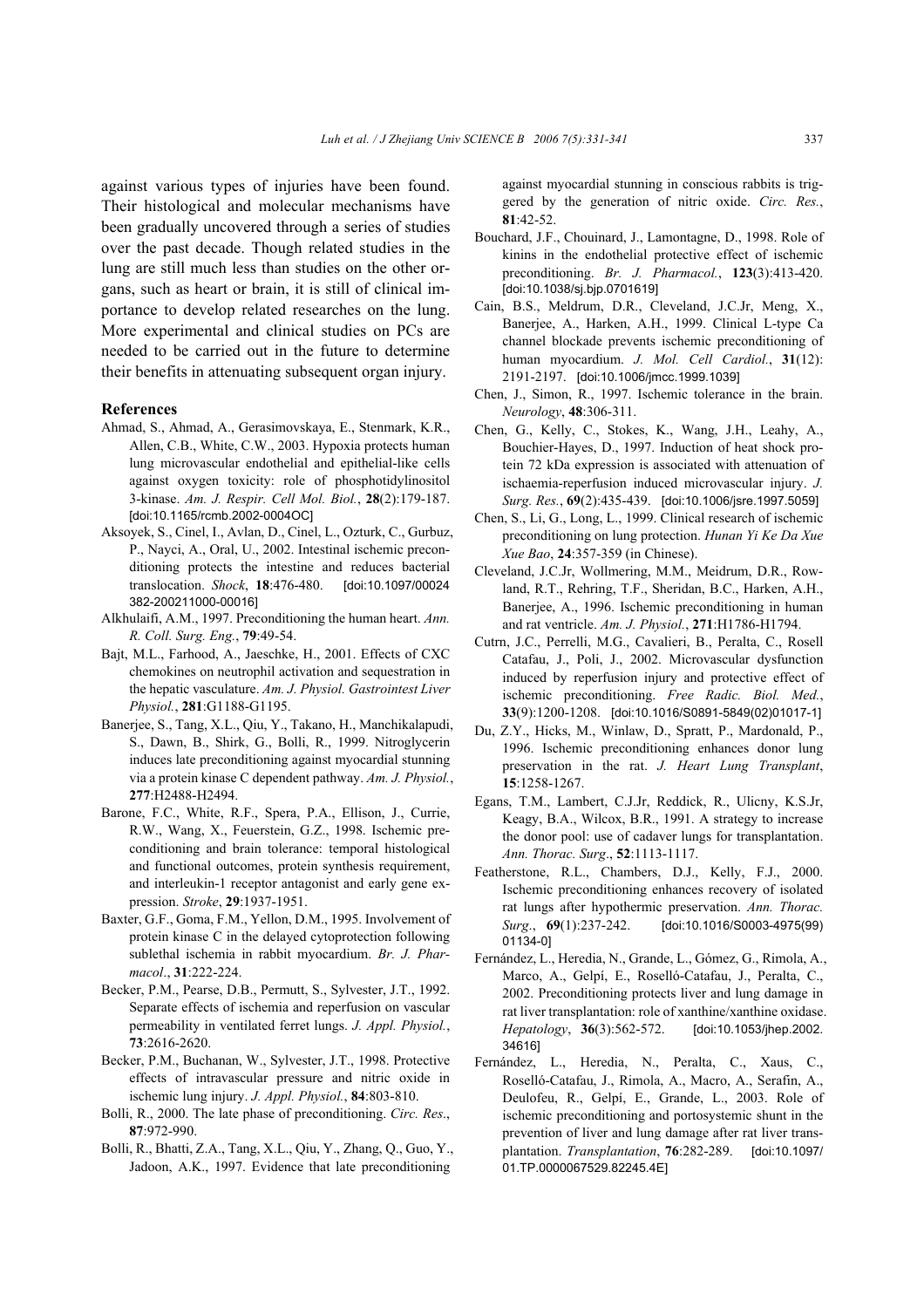- Ferrari, R., 1996. The role of mitochondria in ischemic heart disease. *J. Cardiovasc. Pharmacol.*, **28**(Suppl. 1):S1-S10. [doi:10.1097/00005344-199600003-00002]
- Freshney, N.W., Rawlinson, L., Guesdon, F., Jones, E., Cowley, S., Hsnan, J., Saklatvala, J., 1994. Interleukin-1 activates a novel protein kinase cascade that results in the phosphorylation of Hsp 27. *Cell*, **78**(6):1039-1049. [doi:10.1016/0092-8674(94)90278-X]
- Friedrich, I., Spillner, J., Lu, E.X., Bartling, B., Barnscheid, M., Sablotzki, A., Schade, U., Reidemeister, J.C., Silber, R.E., Gunther, A., Borgermann, J., 2001. Ischemic pre-conditioning of 5 min but not 10 min improves lung function after warm ischemia in a canine model. *J. Heart Lung Transplant.*, **20**(9):985-995. [doi:10.1016/S1053- 2498(01)00290-X]
- Fuller, T.F., Freise, C.E., Feng, S., Niemann, C.U., 2005. Ischemic preconditioning improves rat kidney graft function after severe ischemia/reperfusion injury. *Transplant. Proc.*, **37**(1):377-378. [doi:10.1016/j.transproceed. 2004.12.274]
- Garlid, K.D., Paucek, P., Yarov-Yarovoy, V., Murray, H.N., 1997. Cardioprotective effect of diazoxide and its interaction with mitochondrial ATP sensitive K+ channels. Possible mechanism of cardioprotection. *Circ. Res.*, **81**:1072-1082.
- Gasparri, R.I., Jannis, N.C., Flameng, W.J., Lerut, T.E., van Raemdonck, D.E., 1999. Ischemic preconditioning enhances donor lung preservation in the rabbit. *Eur. J. Cardio-Thorac. Surg*., **16**(6):639-646. [doi:10.1016/ S1010-7940(99)00335-8]
- Giannella, E., Mochmann, H.C., Lewi, R., 1997. Ischemic preconditioning prevents the impairment of hypoxic coronary vasodilatation caused by ischemia reperfusion. Role of adenosine A1/A3 and bradykinin B2 receptor activation. *Circ. Res.*, **81**:415-422.
- Gross, G.J., Fryer, R.M., 1999. Sarcolemmal versus mitochondrial ATP-sensitive K+ channels and myocardial preconditioning. *Circ. Res.*, **84**:973-979.
- Grover, G.J., Garlid, K.D., 2000. ATP-sensitive potassium channels: a review of their cardioprotective pharmacology. *J. Mol. Cell Cardiol.*, **32**(4):677-695. [doi:10. 1006/jmcc.2000.1111]
- Gujral, J.S., Bucci, T.J., Farhood, A., Jaeschke, H., 2001. Mechanism of cell death during warm hepatic ischemia-reperfusion in rats: apoptosis or necrosis? *Hepatology*, **33**(2):397-405. [doi:10.1053/jhep.2001.22002]
- Guo, Y., Bao, W., Tang, X.L., Wu, W.J., Bolli, R., 1999a. Nitric oxide donors induce late preconditioning against myocardial infarction in mice. *J. Mol. Cell Cardiol.*, **31**:A11.
- Guo, Y., Jones, W.K., Xuan, Y.T., Tang, X.L., Bao, W., Wu, W.J., Han, H., Laubach, V.E., Ping, P., Yang, Z., Qui, Y., Bolli, R., 1999b. The late phase of ischemic preconditioning is abrogated by targeted disruption of the iNOS gene. *Proc. Natl. Acad. Sci. USA*, **96**:11507-11512.
- Guo, Y., Bao, W., Wu, W.J., Shinmura, K., Tang, X.L., Bolli, R., 2000. Evidence for an essential role of cyclooxy-

genase-2 as a mediator of the late phase of ischemic preconditioning in mice. *Basic Res. Cardiol.*, **95**(6):480-485. [doi:10.1007/s003950070024]

- Hardy, K.J., Tancheroen, S., Shullkes, A., 1995. Comparison of continuous versus intermittent ischemia-reperfusion during liver resection in an experimental model. *Br. J. Surg.*, **82**:833-836.
- Harkin, D.W., Barros D'Sa, A.A., McCallion, K., Hoper, M., Campbell, F.C., 2002. Ischemic preconditioning before lower limb ischemia-reperfusion protects against acute lung injury. *J. Vasc. Surg.*, **35**(6):1264-1273. [doi:10. 1067/mva.2002.121981]
- Hill, M., Kodani, E., Shinmura, K., Tang, X.L., 2000. Nitroglycerin induces late preconditioning against myocardial infarction despite nitrate tolerance. *Circulation*, **102**(Suppl. II):II-25.
- Hirata, T., Fukuse, T., Ishikawa, S., Hanaoka, S., Chen, Q., Shoji, T., Wada, H., 2001. "Chemical preconditioning" by 3-nitropropionate reduces ischemica-reperfusion injury in cardiac-arrested rat lungs. *Transplantation*, **71**:352-359. [doi:10.1097/00007890-200102150-00003]
- Horiuchi, T., Muraoka, R., Tabo, T., Uchinami, M., Kimura, N., Tanigawa, N., 1995. Optimal cycles of hepatic ischemia and reperfusion pedicle clamping during liver surgery. *Arch. Surg*., **130**:754-758.
- Huang, K.L., Wu, C.P., Chen, Y.L., Kang, B.H., Lin, Y.C., 2002. Heat stress attenuates air bubble-induced acute lung injury: a novel mechanism of diving acclimatization. *J. Appl. Physiol.*, **94**:1485-1490.
- Ikonomidis, J.S., Tumiati, L.C., Weisel, R.D., Mickel, D.A.G., Li, R.K., 1994. Preconditioning human ventricular cardiomyocytes with brief periods of simulated ischemia. *Cardiovasc. Res*., **28**:623-634.
- Isozaki, H., Adam, R., Gigou, M., Szekely, A.M., Shen, M., Bismuth, H., 1992. Experimental study of the protective effect of intermittent hepatic pedicle clamping in the rat. *Br. J. Surg.*, **79**(4):310-313.
- Ito, K., Ozasa, H., Kojima, N., Miura, M., Iwa, T., Senoo, H., Horikawa, S., 2003. Pharmacological preconditioning protects lung injury induced by intestinal ischemia-reperfusion in rat. *Shock*, **19**:462-468. [doi:10. 1097/01.shk.0000055240.25446.16]
- Jaeschke, H., 2003. Molecular mechanisms of hepatic ischemia-reperfusion injury and preconditioning. *Am. J. Physiol. Gastrointest Physiol.*, **284**:G15-G26.
- Jaeschke, H., Farhood, A., Smith, C.W., 1991. Neutrophil-induced liver cell injury in endotoxin shock is a CD11b/CD18-dependent mechanism. *Am. J. Physiol. Gastrointest Liver Physiol.*, **261**:G1051-G1056.
- Jin, Z.Q., Chen, X., 1998. Bradykinin mediates myocardial ischemic preconditioning against free radical injury in guinea pig isolated heart. *Clin. Exp. Pharmacol. Physiol.*, **32**:337-342.
- Kaeffer, N., Richard, V., Thuillez, C., 1997. Delayed coronary endothelial protection 24 hours after preconditioning: role of free radicals. *Circulation*, **96**:2311-2316.
- Karck, M., Rahmanian, P., Haverich, A., 1996. Ischemic pre-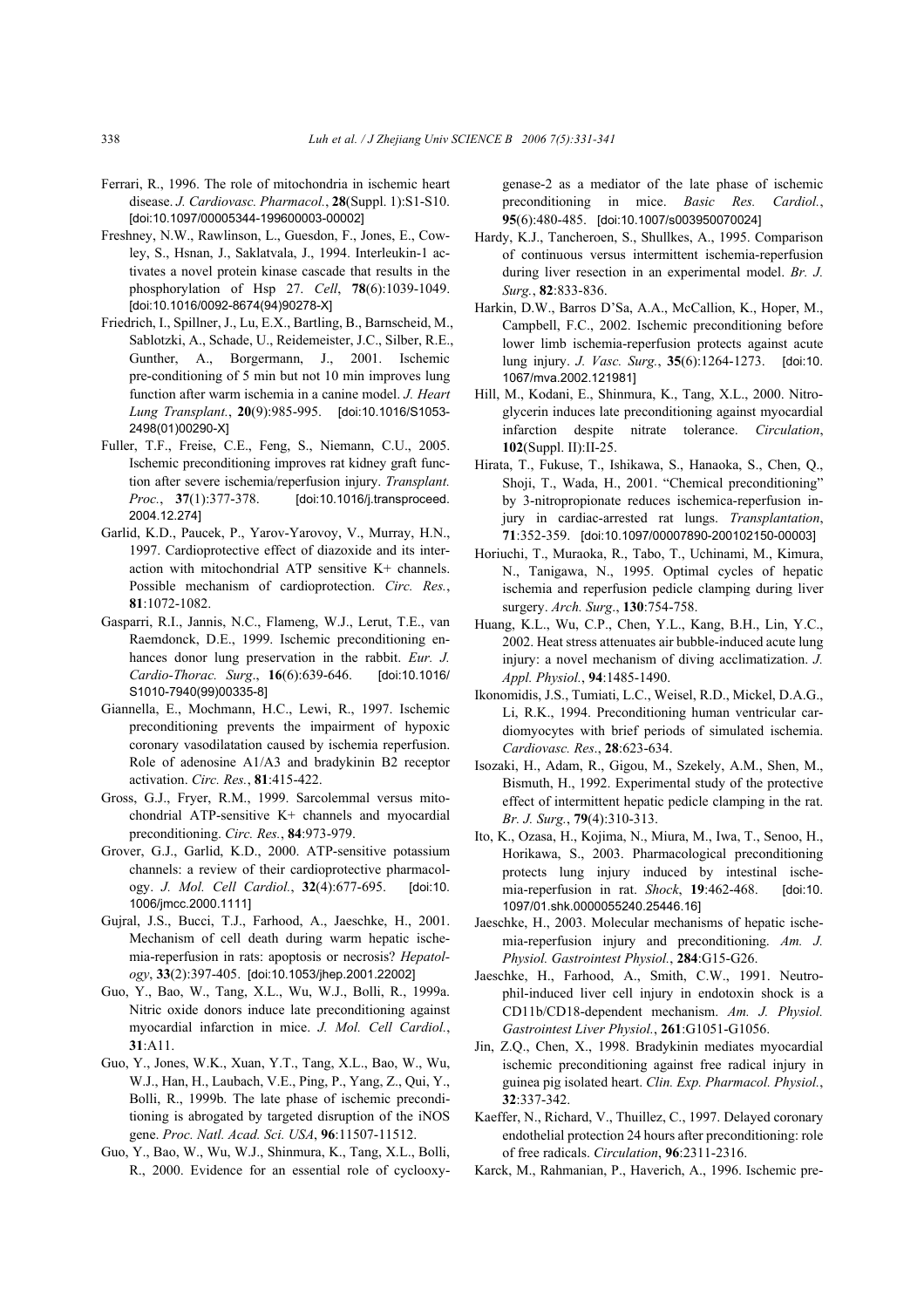conditioning enhances donor heart preservation. *Transplantation*, **62**:17-22. [doi:10.1097/00007890-199607 150-00004]

- Kiely, P.D., Wang, J.C., Kelly, C.J., Condron, C., Watson, R.G., Bouchier-Hayes, D.J., 2002. Diethylmaleate, a pro-oxidant, attenuates experimental ischaemia-reperfusion-induced lung injury. *Br. J. Surg.*, **89**(4):482-485. [doi:10.1046/j.0007-1323.2001.02050.x]
- Kirino, T., 2002. Ischemic tolerance. *J. Cereb. Blood Flow Metab.*, **22**:1283-1296. [doi:10.1097/00004647-200211 000-00001]
- Kirino, T., Tsujita, Y., Tamura, A., 1991. Induced tolerance to ischemia in gerbil hippocampal neurons. *J. Cereb. Blood Flow Metab.*, **11**:299-307.
- Kuzuya, T., Hoshida, S., Yamashita, N., Fuji, H., Oe, H., Hori, M., Kamada, T., Tada, M., 1993. Delayed effects of sublethal ischemia on the acquisition of tolerance to ischemia. *Circ. Res.*, **72**:1293-1299.
- Lee, Y.C., Luh, S.P., Lee, J.M., Huang, C.C., Chang, Y.L., Wu, H.D., Kuo, S.H., Chu, S.H., 1998. Lung transplantation― the NTUH surgical experience. *Transplant. Proc.*, **30**(7):3391-3392. [doi:10.1016/S0041-1345(98)01073-2]
- Li, G., Chen, S., Lou, W., Jiang, H., 1998a. The protective effects of cardiac ischemic preconditioning on lung in cardiac operation with cardiopulmonary bypass. *Hunan Yi Ke Da Xue Xue Bao*, **23**:41-43 (in Chinese).
- Li, G., Chen, S., Lou, W., Lu, E., 1998b. Ischemic preconditioning enhances donor lung preservation in canine lung transplantation. *Chin. Med. J.*, **111**:870-873.
- Li, G., Chen, S., Lu, F., Hu, T., 1999. Ischemic preconditioning reduces lung ischemia reperfusion injury in vivo rabbits. *Hunan Yi Ke Da Xue Xue Bao*, **24**:319-321 (in Chinese).
- Li, G., Chen, S., Lu, E., Luo, W., 2001. Cardiac ischemic preconditioning improves lung preservation in valve replacement operations. *Ann. Thorac. Surg.*, **71**(2):631-635. [doi:10.1016/S0003-4975(00)02015-4]
- Liu, G.S., Thornton, J., van Winkle, D.M., Stanley, A.W., Olsson, R.A., Downey, J.M., 1991. Protection against infarction afforded by preconditioning is mediated by A1 adenosine receptors in rabbit heart. *Circulation*, **95**:127-136.
- Luh, S.P., Tsai, C.C., Shau, W.Y., Chen, J.S., Kuo, S.H., Lin-Shiau, S.Y., Lee, Y.C., 1999. Effects of gabexate mesilate (FOY) on ischemia-reperfusion induced acute lung injury in dogs. *J. Surg. Res.*, **87**(2):152-163. [doi:10.1006/jsre.1999.5730]
- Luh, S.P., Tsai, C.C., Shau, W.Y., Chen, J.S., Kuo, S.H., Lin-Shiau, S.Y., Lee, Y.C., 2000. The effects of inhaled nitric oxide, gabexate mesilate, and retrograde flush in the lung graft from non-heart beating minipig donors. *Transplantation*, **69**:2019-2027. [doi:10.1097/00007890- 200005270-00008]
- Luh, S.P., Tsai, C.C., Shau, W.Y., Chen, J.S., Kuo, S.H., Lin-Shiau, S.Y., Yang, P.C., 2002. Protective effects of inhaled nitric oxide and gabexate mesilate in lung reperfusion injury after transplantation form non-heart-beat

donors. *J. Heart Lung Transplant.*, **21**(2):251-259. [doi:10.1016/S1053-2498(01)00368-0]

- Luh, S.P., Yang, P.C., Lee, C.J., Tsai, T.P., Wang, Y.H., 2004. Comparison of Histidine-Tryptophan-Ketoglutarate and Euro-Collins solutions for lung preservation using the minipig in situ warm ischemia model. *J. Formos. Med. Asso.*, **103**:292-296.
- Maczewski, M., Beresewicz, A., 1998. The role of adenosine and ATP sensitive potassium channels in the protection afforded by ischemic preconditioning against the post ischemic endothelial dysfunction in the guinea pig hearts. *J. Mol. Cell. Cardiol.*, **30**(9):1735-1747. [doi:10. 1006/jmcc.1998.0736]
- Marber, M.S., Latchman, D.S., Walker, J.M., Yellon, D.M., 1993. Cardiac stress protein elevation 24 hours after brief ischemia or heat stress is associated with resistance to myocardial infarction. *Circulation*, **88**:1264-1272.
- Matsuyama, K., Chiba, Y., Ihaya, A., Kimura, T., Tanigawa, N., Muraoka, R., 1997. Effect of spinal cord preconditioning on paraplegia during cross-clamping of the thoracic aorta. *Ann. Thorac. Surg.*, **63**(5):1315-1320. [doi:10.1016/S0003-4975(97)00104-5]
- McCallion, K., Wattanasirichaigoon, S., Gardiner, K.R., Fink, M.P., 2000. Ischemic preconditioning ameliorates ischemia and reperfusion induced hyperpermeability in rat. *Shock*, **14**:429-434.
- McCormick, P.H., Chen, G., Tlerney, S., Kelly, C.J., Bouchier-Hayes, D.J., 2003. Clinically relevant thermal preconditioning attenuates ischemia-reperfusion injury. *J. Surg. Res.*, **109**(1):24-30. [doi:10.1016/S0022-4804(02) 00035-5]
- Muller, D.W.M., Topol, E.J., Califf, R.M., Sigmon, K.N., Gorman, L., 1990. Relationship between antecedent angina pectoris and short term prognosis after thrombolytic therapy for acute myocardial infarction. *Am. Heart. J*., **119**:224-231.
- Murry, C.E., Jennings, R.B., Reimer, K.A., 1986. Preconditioning with ischemia: a delay of lethal cell injury in ischemic myocardium. *Circulation*, **74**:1124-1136.
- Murry, C.E., Richard, V.J., Reimer, K.A., Jennings, R.B., 1990. Ischemic preconditioning slows energy metabolism and delays ultrastructural damage during a sustained ischemic episode. *Circ. Res.*, **66**:913-931.
- Nandagopal, K., Dawson, T.M., Dawson, V.L., 2001. Critical role for nitric oxide signaling in cardiac and neuronal ischemic preconditioning and tolerance. *JPET*, **297**:474-478.
- Neely, C.F., Keith, I.M., 1995. A1 adenosine receptor antagonists block ischemia-reperfusion injury of the lung. *Am. J. Physiol.*, **268**:L1036-L1046.
- Olguner, C., Koca, U., Kar, A., Karci, A., Islekel, H., Canyilmaz, M., Mavioglu, O., Kizildag, S., Unlo, G., Elar, Z., 2006. Ischemic preconditioning attenuates the lipid preoxidation and remote lung injury in the rat model of unilateral lower limb ischemia reperfusion. *Acta Anesthesiol. Scand.*, **50**(2):150-155. [doi:10.1111/j.1399-6576.2006.00938.x]
- Papanastasiou, S., Estdale, S.E., Homer-Vanniasinkam, S.,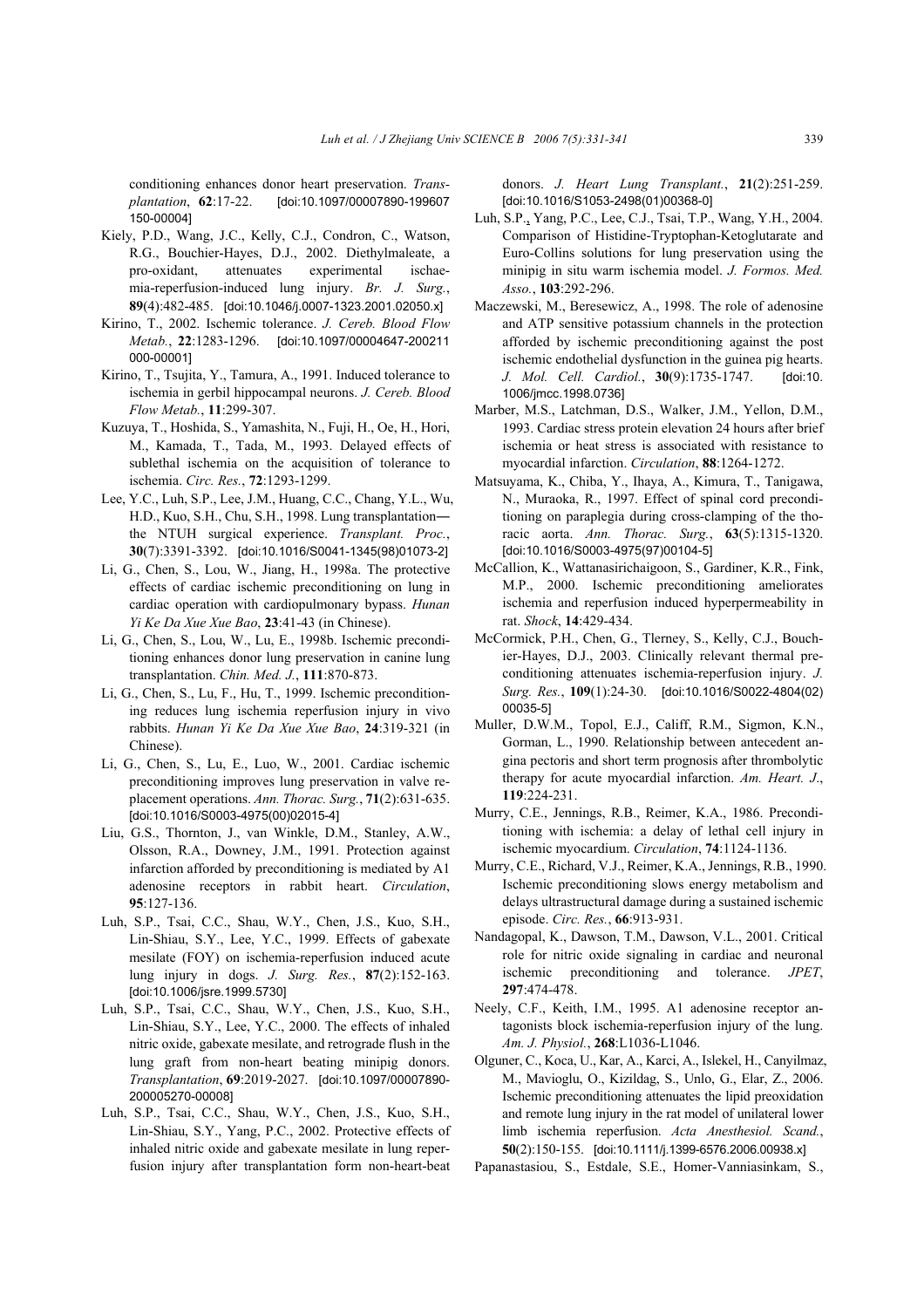Mathie, R.T., 1999. Protective effect of preconditioning and adenosine pretreatment in experimental skeletal muscle reperfusion injury. *Br. J. Surg.*, **86**(7):916-922. [doi:10.1046/j.1365-2168.1999.01164.x]

- Peralta, C., Prats, N., Xaus, C., Gelpi, E., Rosello-Catafau, J., 1999. Protective effect of liver ischemic preconditioning on liver and lung injury induced by hepatic ischemia-reperfusion in the rat. *Hepatology*, **30**(6):1481-1489. [doi:10.1002/hep.510300622]
- Ping, P., Zhang, J., Zheng, Y.T., Li, R.C., Dawn, B., Tang, X.L., Takano, H., Balafanova, Z., Bolli, R., 1999a. Demonstration of selective, PKC-dependent activation of Src and Lck tyrosine kinases during ischemic preconditioning in conscious rabbits. *Circ. Res.*, **85**:542-550.
- Ping, P., Zhang, J., Huang, S., Cao, X., Tang, X.L., Li, R.C., Zheng, Y.T., Qiu, Y., Clerk, A., Sugden, P., Han, J.H., Bolli, R., 1999b. PKCξ-dependent activation of p46 and p54 JNKs during ischemic preconditioning in conscious rabbits. *Am. J. Physiol.*, **277**:H1771-H1785.
- Pittet, J.F., Lu, L.N., Geiser, T., Lee, H., Matthay, M.A., Welch, W.J., 2002. Stress preconditioning attenuates oxidative injury to the alveolar epithelium of the lung following haemorrhage in rats. *J. Physiol.*, **538**(Pt 2):583-597. [doi:10.1113/jphysiol.2001.013102]
- Plumier, J.C.L., Ross, B.M., Currie, R.W., Angelidis, C.E., Kazlaris, H., Kollias, G., Pagoulatos, G.N., 1995. Transgenic mice expressing the human heat shock protein-70 have improved postischemic myocardial recovery. *J. Clin. Invest.*, **95**:1854-1860.
- Pomerantz, B.J., Joo, K., Shames, B.D., Cleveland, J.C.Jr, Banerjee, A., Harken, A.H., 2000. Adenosine preconditioning reduces both pre and postischemic arrhythmias in human myocardium. *J. Surg. Res.*, **90**(2):191-196. [doi:10.1006/jsre.2000.5889]
- Post, H., Schultz, R., Behrends, M., Gres, P., Umschlag, C., Heusch, G., 2000. No involvement of endogenous nitric oxide in classical ischemic preconditioning in swine. *J. Mol. Cell. Cardiol.*, **32**(5):725-733. [doi:10.1006/jmcc. 2000.1117]
- Qian, Y.Z., Bernardo, N.L., Nayeem, M.A., Chelliah, J., Kukreja, R.C., 1999. Induction of 72-kDa heat shock protein does not produce second window of ischemic preconditioning in rat heart. *Am. J. Physiol.*, **276**: H224-H234.
- Qiu, Y., Rizvi, A., Tang, X.L., Manchikalapudi, S., Takano, H., Jadoon, A.K., Wu, W.J., Bolli, R., 1997. Nitric oxide triggers late preconditioning against myocardial infarction in conscious rabbits. *Am. J. Physiol.*, **273**: H2931-H2936.
- Qiu, Y., Ping, P., Tang, X.L., Manchikalapudi, S., Rizvi, A., Zung, J., Takano, H., Wu, W.J., Teschner, S., Bolli, R., 1998. Direct evidence that protein kinase C plays an essential role in the development of late preconditioning against myocardial stunning in conscious rabbits and the ξ is the isoform involved. *J. Clin. Invest.*, **101**:2182-2198.
- Radford, N.B., Fina, M., Benjamin, I.J., Moreadith, R.W., Graves, K.H., Zhao, P.Y., Gavva, S., Wiethoff, A., Sherry,

A.D., Malloy, C.R., Williams, R.S., 1996. Cardioprotective effects of 70-kDa heat shock protein in transgenic mice. *Proc. Natl. Acad. Sci. USA*, **93**:2339-2342.

- Raeburn, C.D., Cleveland, J.C.Jr, Zimmerman, M.A., Harken, A.H., 2001. Organ preconditioning. *Arch. Surg.*, **136**(11):1263-1266. [doi:10.1001/archsurg.136.11.1263]
- Sawaya, D.E., Zibari, G.B., Minardi, A., Bilton, B., Burney, D., Granger, D.N., McDonald, J.C., Zibari, G.B., 1999. P-selectin contributes to the initial recruitment of rolling and adherent leukocytes in hepatic venules after ischemia-reperfusion. *Shock*, **12**:227-232.
- Schulz, R., Post, H., Vahlhaus, C., Heusch, G., 1998. Ischemic preconditioning in pigs: a graded phenomenon. Its relation to adenosine and bradykinin. *Circulation*, **98**: 1022-1029.
- Schulz, R., Gres, P., Heusch, G., 2001a. Role of endogenous opioids in ischemic preconditioning but not in short-term hibernation in pigs. *Am. J. Physiol. Heart Circ. Physiol.*, **280**:H2175-H2181.
- Schulz, R., Cohen, M.V., Behrends, M., Downey, J.M., Heusch, G., 2001b. Signal transduction of ischemic preconditioning. *Cardiovasc. Res.*, **52**(2):181-198. [doi:10. 1016/S0008-6363(01)00384-4]
- Schutte, H., Witzenrath, M., Mayer, K., Rosseau, S., Seeger, W., Grimminger, F., 2001. Short-term "preconditioning" with inhaled nitric oxide protects rabbit lungs against ischemia-reperfusion injury. *Transplantation*, **72**(8): 1363-1370. [doi:10.1097/00007890-200110270- 00005]
- Seeger, W., Walmrath, D., Brimminger, F., Rosseau, S., Schutte, H., Kramer, H.J., Ermert, L., Kiss, L., 1994. Adult respiratory distress syndrome: model systems using isolated perfused rabbit lungs. *Methods Enzymol.*, **233**:549-555.
- Sharp, F.R., Ran, R., Lu, A., Tang, Y., Strauss, P., Glass, T., Ardizzone, T., Bernaudin, M., 2004. Hypoxic preconditioning protects against ischemic brain injury. *NeuroRx.*, **1**(1):26-35. [doi:10.1602/neurorx.1.1.26]
- Shiki, K., Hearse, D.J., 1987. Preconditioning of ischemic myocardium: reperfusion-induced arrhythmia. *Am. J. Physiol.*, **253**:H1470-H1476.
- Shinmura, K., Tang, X.L., Wang, Y., Xuan, Y.T., Liu, S.Q., Takano, H., Bhatnagar, A., Bolli, R., 2000. Cyclooxygenase-2 mediates the cardioprotective effects of the late phase of ischemic preconditioning in conscious rabbits. *Proc. Natl. Acad. Sci. USA*, **97**:10197-10202.
- Soncul, H., Oz, E., Kalaycioglu, S., 1999. Role of ischemic preconditioning on ischemia-reperfusion injury of the lung. *Chest*, **115**(6):1672-1677. [doi:10.1378/chest.115. 6.1672]
- Sun, J.Z., Tang, X.L., Knowlton, A.A., Park, S.W., Qiu, Y., Bolli, R., 1995. Late preconditioning against myocardial stunning: an endogenous protective mechanism that confers resistance to postischemic dysfunction 24 h after brief ischemia in conscious pigs. *J. Clin. Invest.*, **95**:388-403.
- Sun, J.Z., Tang, X.L., Park, S.W., Qiu, Y., Turrens, J.F., Bolli, R., 1996. Evidence for an essential role of reactive oxy-